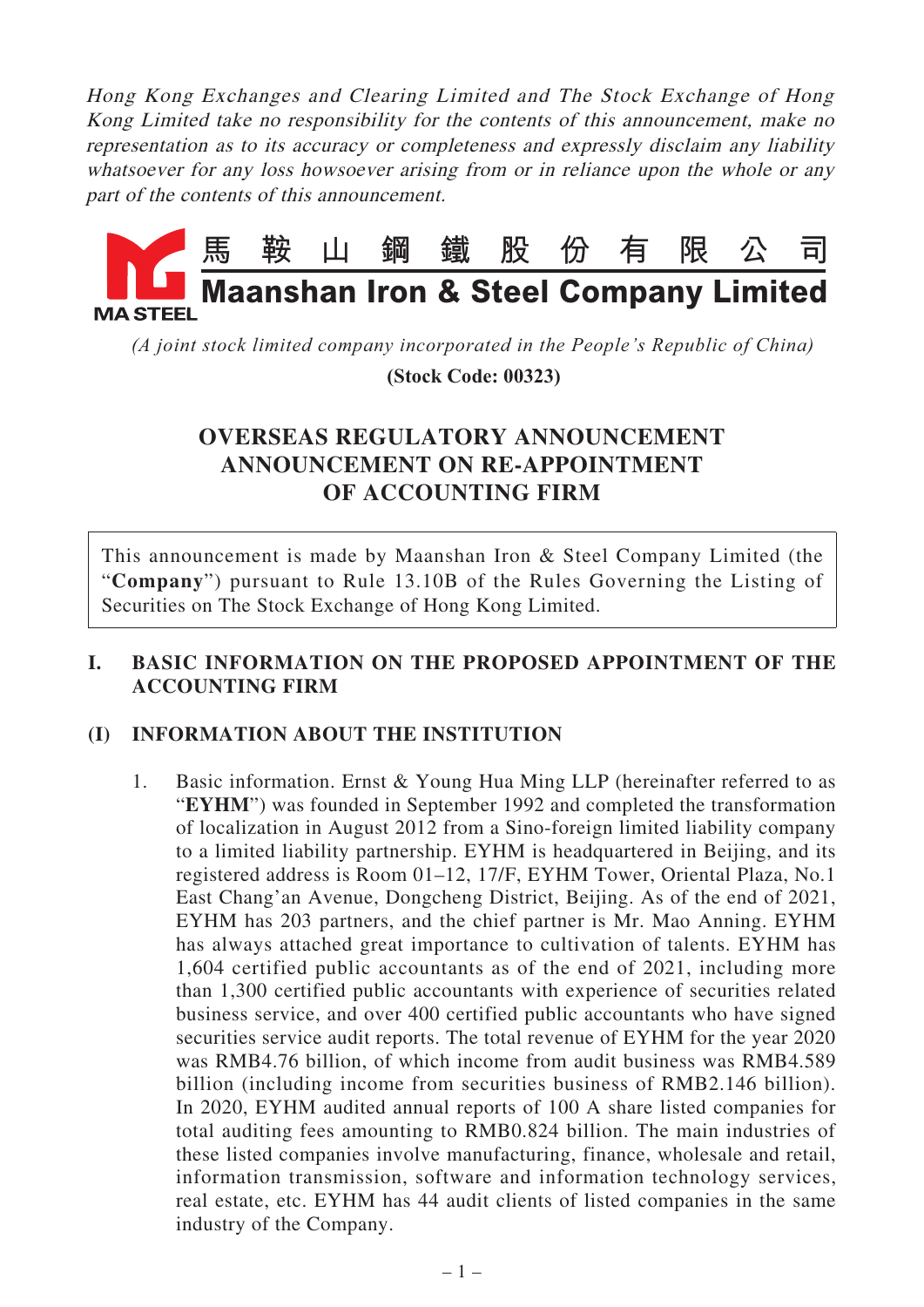- 2. Investor protection capability. EYHM has investor protection capability and has purchased occupational insurance which covers its Beijing headquarters and all the other branches in accordance with relevant laws and regulations. The cumulative compensation limit of accrued occupational risk fund and purchased occupational insurance of EYHM has exceeded RMB0.2 billion. In the past three years, EYHM has not been required to bear any civil liabilities due to civil litigation related to its practice.
- 3. Integrity record. In the past three years, EYHM and its employees have not been subject to any criminal punishment, administrative punishment, as well as any self-discipline supervision measures and disciplinary sanctions of self-regulatory organizations such as stock exchanges and industry associations. EYHM has received the Decision on Issuing Warning Letter from the securities regulatory authorities twice, involving 13 employees. The aforesaid Decision on Issuing Warning Letter is a supervisory and administrative measure and is not an administrative punishment. According to the provisions of relevant laws and regulations, the supervisory and administrative measures will not affect EYHM to continue the undertaking or execution of securities service business and other business.

# **(II) INFORMATION ABOUT THE PROJECT**

#### **1. Basic information**

- (1) Ms. Guo Jing, the project partner, became a Certified Public Accountant in 2005, and started to provide audit services for listed companies in 2004 and for the Company in 2020. Ms. Guo Jing has more than 13 years of professional service experience in signing/reviewing annual reports/internal control auditing of several listed companies, covering non-ferrous metal smelting and rolling processing industry, ferrous metal smelting and rolling processing industry, general equipment manufacturing industry, electrical machinery and equipment manufacturing industry, ecological protection and environmental governance industry.
- (2) Mr. Zhao Yizhi, the quality control reviewer, became a Certified Public Accountant in 2002, began to engage in auditing of listed companies in 2002, began to practice in EYHM in 1995, and began to provide audit services for the Company in 2012 (2017–2018 is his rotation period); Mr. Zhao Yizhi has signed/reviewed the annual report/internal control auditing of several listed companies in the past three years, covering the industries of electric power, thermal power production and supply, non-ferrous metal mining and processing, non-ferrous metal smelting and rolling processing, and ferrous metal smelting and rolling processing.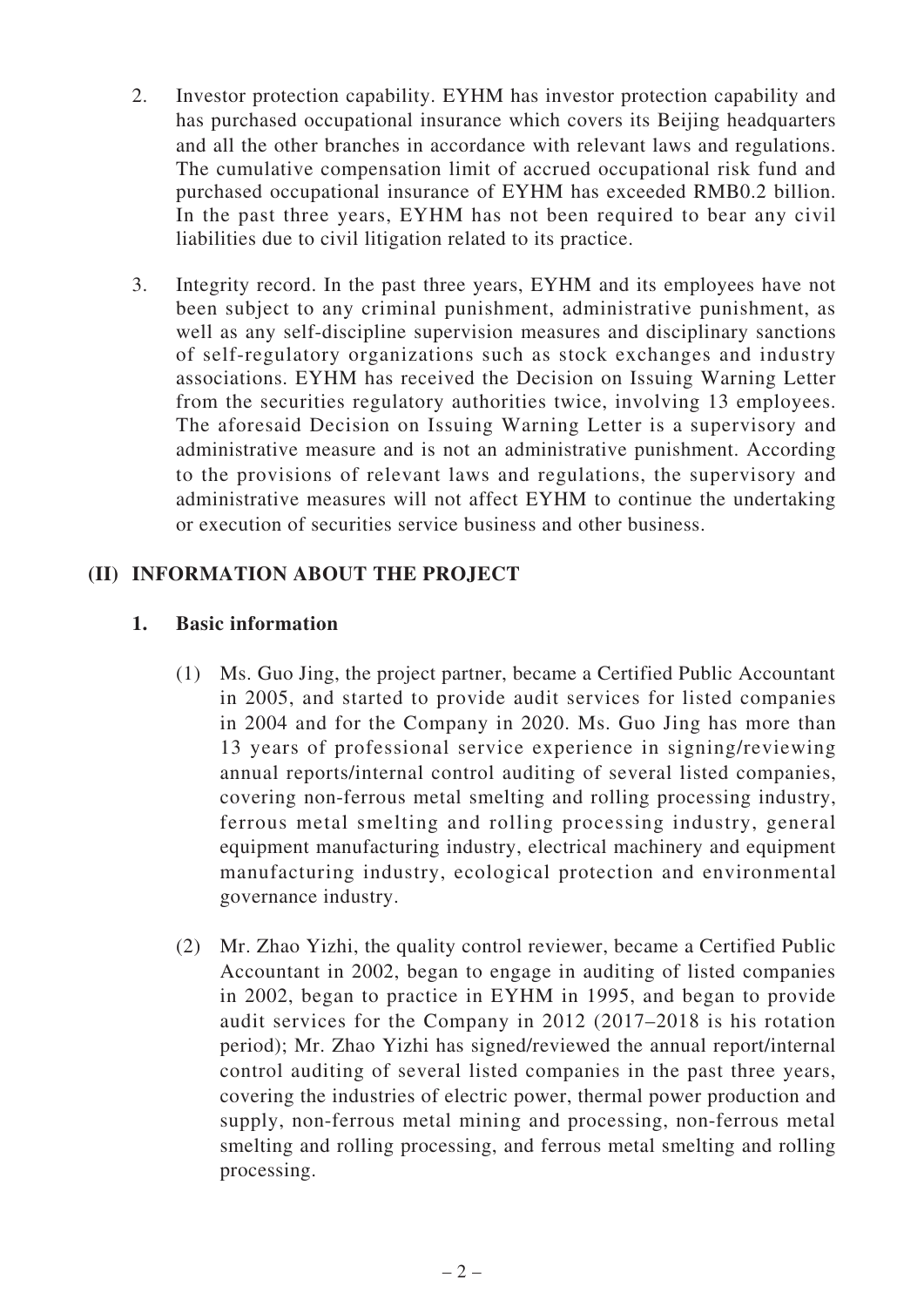- (3) Intended signing Certified Public Accountant
	- 1) The first intended signing Certified Public Accountant will be the same as the project partner.
	- 2) Mr. Gong Wei, the second signing Certified Public Accountant, is a senior manager of EYHM. He became a Certified Public Accountant in 2015, began to engage in the auditing of listed companies in 2010, began to practice in EYHM in 2015, and began to provide audit services for the Company in 2019; Mr. Gong Wei has signed/reviewed an annual report/internal control audit of one listed company in past three years, covering ferrous metal smelting and rolling processing industry.

# **2. Integrity record**

The above engagement partners, quality control reviewer and signing accountants have no record of violation of the independence requirements in the Code of Professional Ethics for Chinese Certified Public Accountants, and have not been subject to criminal punishment, administrative punishment and self-discipline supervision measures in the past three years.

#### **3. Independence**

EYHM and the above engagement partners, Certified Public Accountants and project quality control reviewers have no record of violation of the independence requirements in the Code of Professional Ethics for Chinese Certified Public Accountants.

#### **4. Audit fees**

EYHM is the auditor (i.e. accounting firm) of the Company for the year 2021. The annual audit fees and interim fees for the execution of agreed-upon procedures paid by the Company to EYHM for the year 2021 were RMB3.26 million (tax inclusive, applies to the prices below), of which the annual audit fees was RMB2.76 million (including an internal control audit fees of RMB550,000), and the fees for agreed-upon procedures on interim financial statements were RMB500,000. During the working period in the Company, auditors are provided with meals and transportation within the factory area, while other accommodation and transportation expense shall be borne by their own.

The Company's 2021 annual general meeting is recommended to consider the appointment of EYHM as the auditor of the Company for the year 2022, and to authorize the board of directors to determine the remuneration of the auditor. If the proposal is approved by the shareholders' general meeting, the board of directors of the Company will determine the audit fees for the year 2022 on the basis of the audit work and other circumstances in 2022.